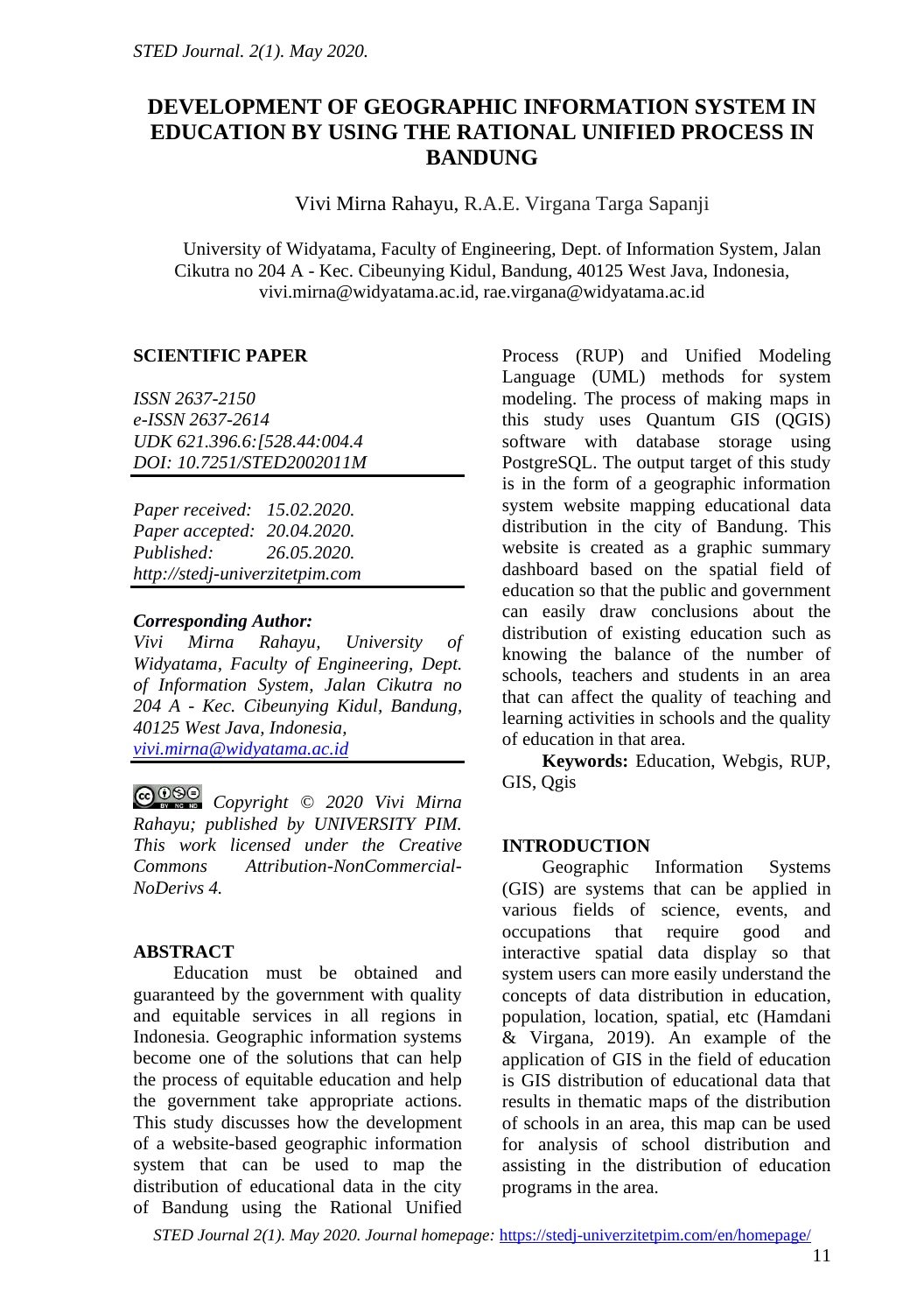The zoning system is one of the efforts of the Indonesian government to realize equitable access to services and quality of education throughout Indonesia as stated in Law No.20 of 2003 concerning the National Education System Chapter IV Article 5 (1) namely that every citizen has the same right to get a quality education. And Article 11 (1), namely the Government and Regional Governments must provide services and facilities, as well as guarantee the quality of education for every citizen without discrimination (Pemerintah Indonesia, 2003). With this zoning system, it is expected to be able to overcome problems around education such as student capacity, inequality of infrastructure, and equitable quality of teachers.

The purpose of this study is to create a website-based geographic information system that maps the distribution of educational data including schools, teachers, students and zoning in the city of Bandung. This mapping is expected to help the educational equality process and help the government take appropriate actions. To create this system, researchers used Rational Unified Process (RUP) software development methods with Unified Modeling Language (UML) modeling language tools. In addition, for the process of making maps using Quantum GIS (QGIS) software, while for database storage using PostgreSQL. QGIS (Quantum GIS) is a free desktop geographic data (GIS) framework application that is used to survey, change, and investigate geospatial information. The advantages that QGIS has besides being free are a shorter preparation time, good rendering capacity, and are easy to use in making GIS Applications (Khan & Mohiuddin, 2018). PostgreSQL is an open source object relational database system (ORDBMS) that uses standard SQL as an interface language and uses a GiST index that can be used to index geometric data types, as well as full text search (Makris,

Spiliopoulos, Tserpes, & Anagnostopoulos, 2019). In PostgreSQL there is a special extension called PostGIS which integrates several geographical functions and supports geographical objects and geometry types for Points, LineStrings, Polygons, MultiPoints, MultiLineStrings, MultipPolygons and GeometryCollections. GIS in this study is a Web-based Geographic Information System (WebGIS), a geographic information system (GIS) application that uses a computer network to integrate and convey geographical information in the form of map data visualization on the World Wide Web (Rizky, Nugraha, & Wijaya, 2015).

In the literature, several examples of educational mapping can be found. There is a paper discusses about the analysis of the spatial distribution of kindergarten facilities in the Mukalla district in Yemen (Lagrab & Aknin, 2015). Another paper discusses about school mapping and school geospatial analysis in Jasra block of Allahabad district, India (Agrawal & Gupta, 2016).

### **METHODS**

To define a good software project flow, researchers use the Rational Unified Process (RUP) software engineering approach developed by IBM, and can be done repeatedly (iteratively) as shown in Figure 1 (Mubarok, Harliana, & Hadijah, 2015).

RUP has 4 stages or phases, namely inception, elaboration, construction, and transition. Inception is the first stage that is doing business modeling and identification of system requirements to be made. Elaboration (expansion/planning) is the stage of architectural planning, analysis and system design. Construction is the stage of developing, implementing and testing the system. Transition is the stage of system installation, user training, system maintenance and testing.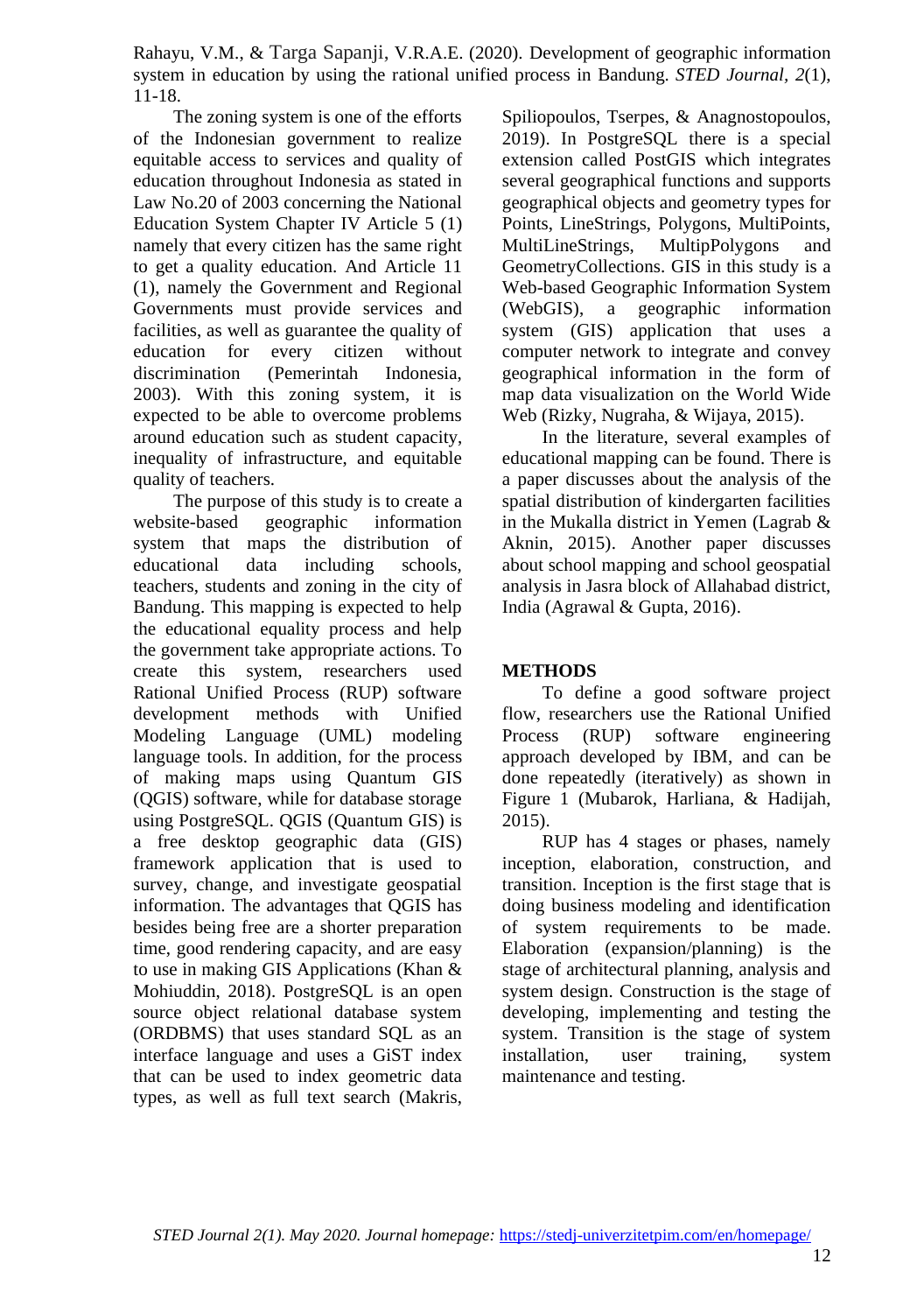

Figure 1. RUP Iterative Process

#### **RESULTS AND DISCUSSION**

In this section the results of the research carried out will be described. From the research that has been done, some data on the distribution of Bandung city education in the Bandung City Education Office has not been visualized into a map and is still in the form of a table. This makes the data distribution of education

such as the distribution of schools, teachers and students difficult to understand directly and requires further analysis to obtain information about the distribution of data needed. The following is an example of data on the number of primary schools in the city of Bandung in the form of a table as shown in Table 1 and 2.

| No. | ID      | Sub-district         | Number of public<br>elementary schools | <b>Number of private</b><br>elementary schools |
|-----|---------|----------------------|----------------------------------------|------------------------------------------------|
| 1   | 3273050 | Astanaanyar          | 11                                     | 6                                              |
| 2   | 3273190 | Cicendo              | 15                                     | 12                                             |
| 3   | 3273070 | Lengkong             | 11                                     | 11                                             |
| 4   | 3273110 | Cibiru               | 12                                     | 2                                              |
| 5   | 3273111 | Panyileukan          | 5                                      | 3                                              |
| 6   | 3273250 | Sukasari             | 15                                     | 7                                              |
| 7   | 3273030 | Bojongloa Kaler      | 5                                      | 5                                              |
| 8   | 3273010 | <b>Bandung Kulon</b> | 17                                     | 10                                             |
| 9   | 3273210 | Cibeunying Kidul     | 10                                     | 6                                              |
| 10  | 3273170 | Sumur Bandung        | 5                                      | 9                                              |
| 11  | 3273230 | Coblong              | 14                                     | 8                                              |
| 12  | 3273130 | Arcamanik            | 10                                     |                                                |
| 13  | 3273150 | Kiaracondong         | 13                                     | 4                                              |
| 14  | 3273040 | Bojongloa Kidul      | 7                                      |                                                |
| 15  | 3273020 | Babakan Ciparay      | 13                                     |                                                |
| 16  | 3273060 | Regol                | 13                                     | 9                                              |
| 17  | 3273180 | Andir                | 6                                      | 18                                             |
| 18  | 3273240 | Sukajadi             | 13                                     | 10                                             |
| 19  | 3273101 | Gedebage             | 5                                      | $\overline{2}$                                 |

Table 1. Sample Data on Number of Public and Private Primary Schools in Bandung City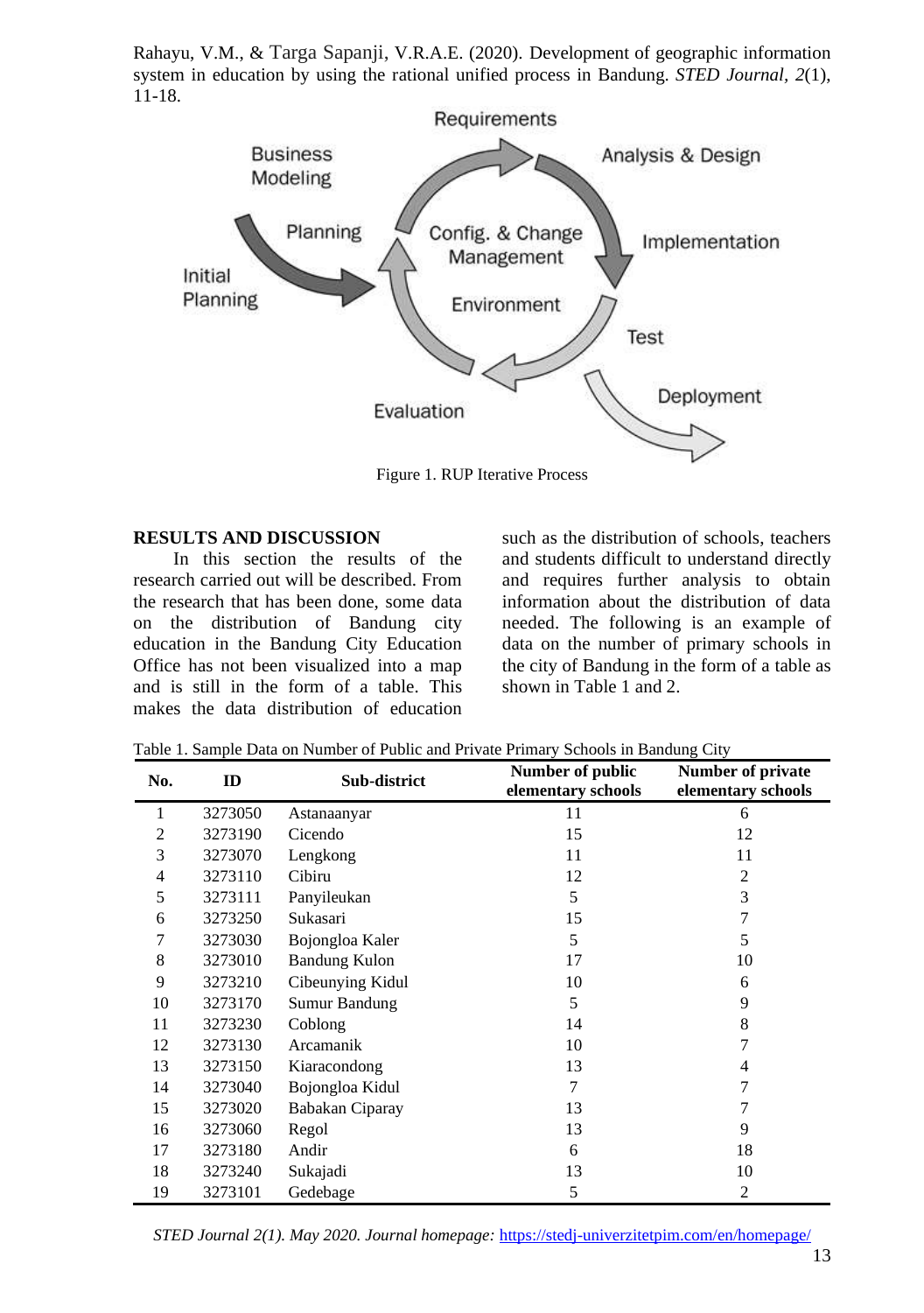| No. | ID      | Sub-district         | Number of public<br>elementary schools | <b>Number of private</b><br>elementary schools |
|-----|---------|----------------------|----------------------------------------|------------------------------------------------|
| 20  | 3273100 | Rancasari            | 5                                      | 3                                              |
| 21  | 3273080 | Bandung Kidul        | 6                                      | 3                                              |
| 22  | 3273141 | Antapani             | 10                                     | 4                                              |
| 23  | 3273142 | Mandalajati          | 10                                     | 3                                              |
| 24  | 3273220 | Cibeunying Kaler     | 6                                      | 4                                              |
| 25  | 3273160 | Batununggal          | 10                                     | 6                                              |
| 26  | 3273260 | Cidadap              |                                        | 8                                              |
| 27  | 3273121 | Cinambo              | 2                                      | $\Omega$                                       |
| 28  | 3273090 | Buahbatu             | 9                                      | 3                                              |
| 29  | 3273200 | <b>Bandung Wetan</b> | 2                                      | 15                                             |
| 30  | 3273120 | Ujung Berung         |                                        |                                                |

Table 2. Sample Data on Number of Public and Private Primary Schools in Bandung City (continue from table 1)

To facilitate the process of designing a geographic information system website for the distribution of Bandung city education data, researchers used UML diagrams that are easy to learn and illustrate systems with different perspectives (De Sousa, Kelvin, Neto, & De Carvalho, 2017). UML diagrams used by researchers are usecase diagrams with 2 actors namely Admin and Public. Admin in this system is the official of the education office in charge of managing the GIS website and the Public is another user such as the public or parties who need information on the distribution of educational data, the user can only view maps on this GIS website as shown in Figure 2.



Figure 2. Usecase Diagram of WebGIS Bandung Education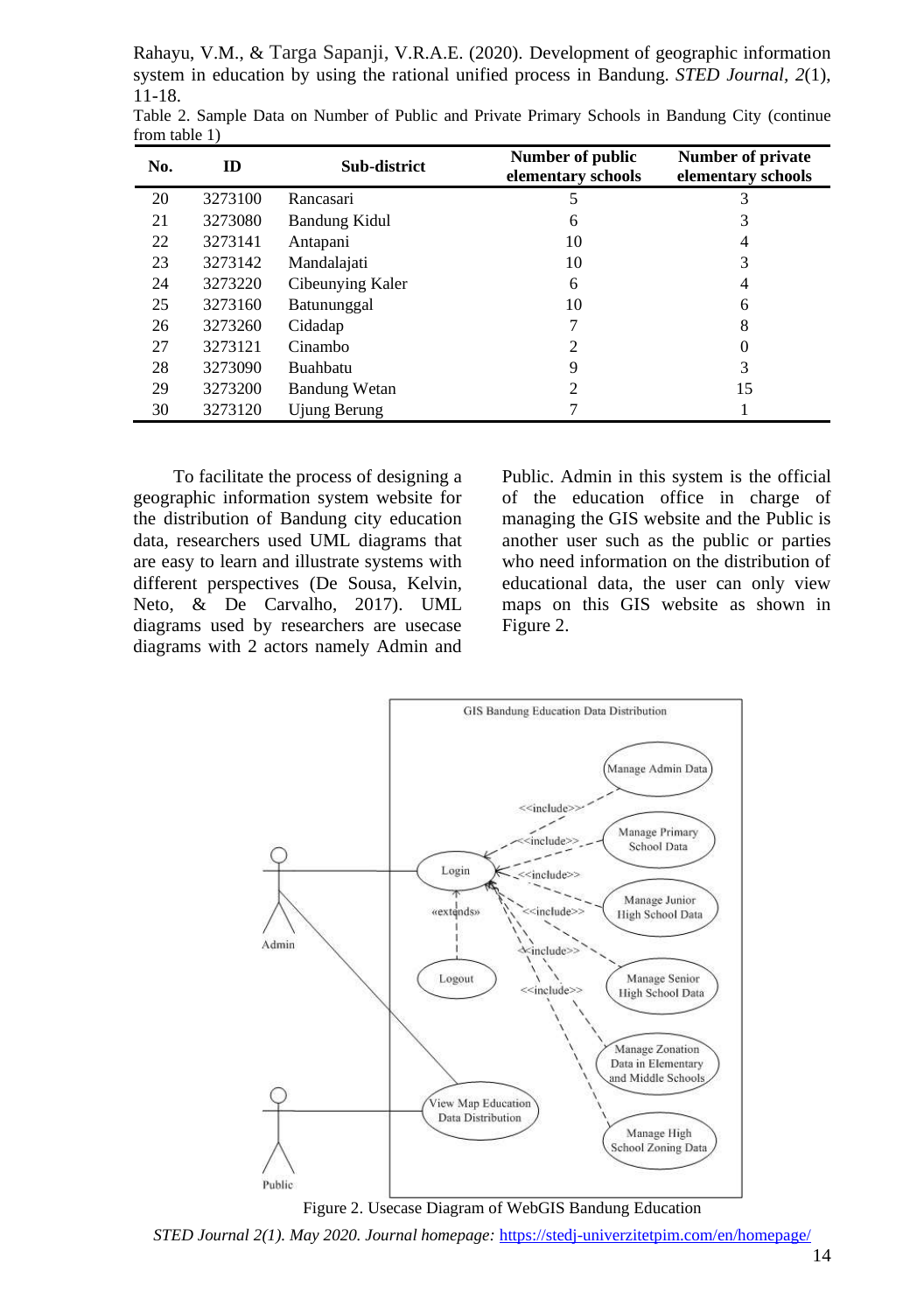The following Figures 3, 4 and 5 which are examples of the appearance of a geographic information system website that has been designed:



Figure 3. Display Page Home Website GIS Bandung Education



Figure 4. Display Page Map Website GIS Bandung Education



*STED Journal 2(1). May 2020. Journal homepage:* <https://stedj-univerzitetpim.com/en/homepage/> Figure 5. Display Page Login Admin Website GIS Bandung Education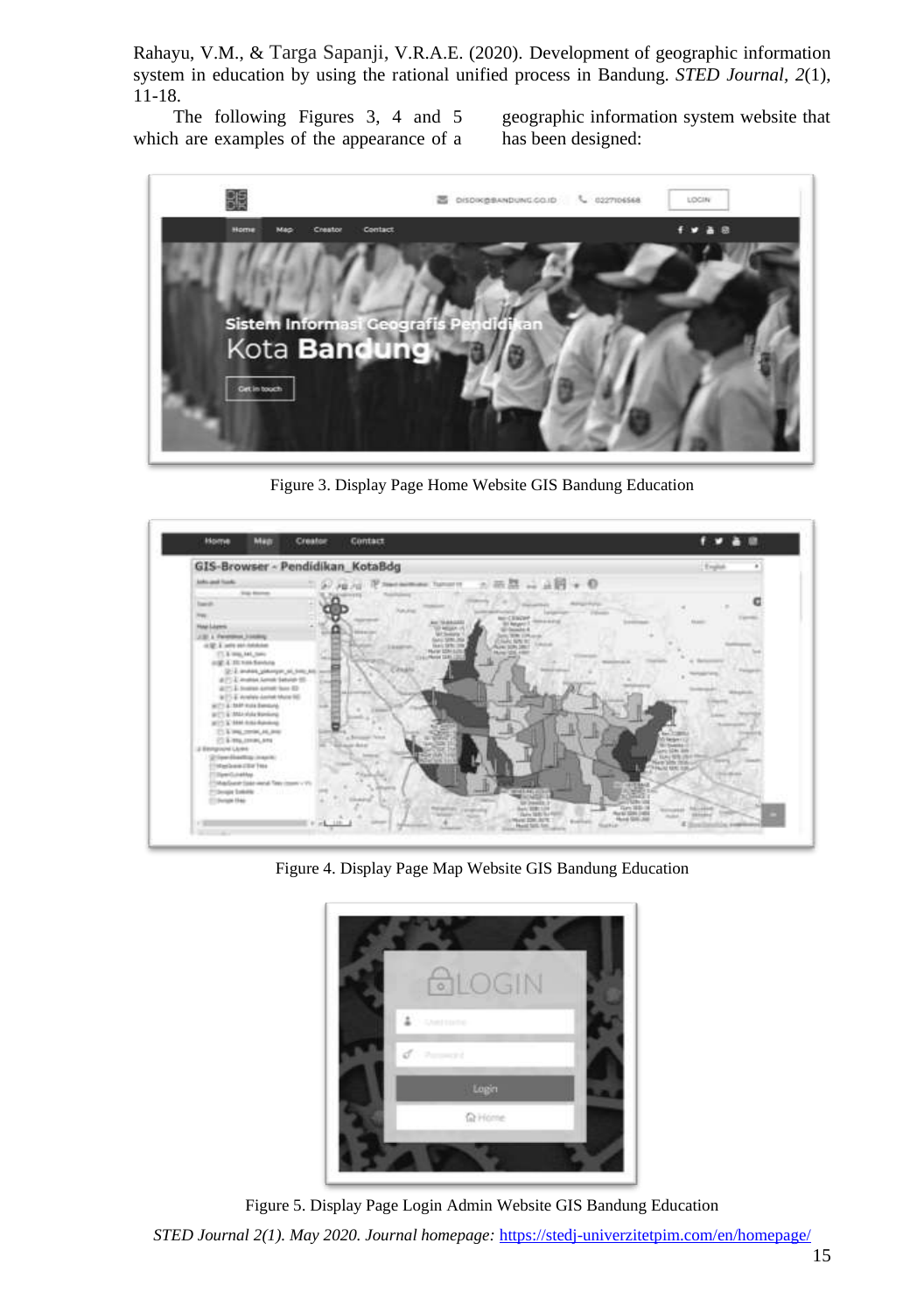Figure 3 is the main page display/ home website of the Bandung city education geographic information system which contains some information related to the Bandung city education department. Figure 4 is a map or map page that can be accessed by the public and the admin. On the map or map page there are several maps of education analysis in the city of Bandung such as the analysis of the number of schools, teachers and students of elementary, junior high, high school, and vocational education. This map is equipped with captions, histogram diagrams, and different colors to make it easier and faster to understand. Figure 5 shows the login page for the admin to be able to enter the admin dashboard page to manage map and website data.



Figure 6. Map of Combined Analysis of Education in Primary School with Legend

Figure 6 is a map of the analysis of education based on districts in the city of Bandung that has been made. Figure 6 also features a legend that shows districts and information for charts of the number of public and private primary schools, the number of teachers, and the number of students.

In this study the researchers conducted a blackbox testing process to test the website to function as expected. Testing is done by testing the function, appearance, and navigation of the website. Blackbox test results can be seen in the following table: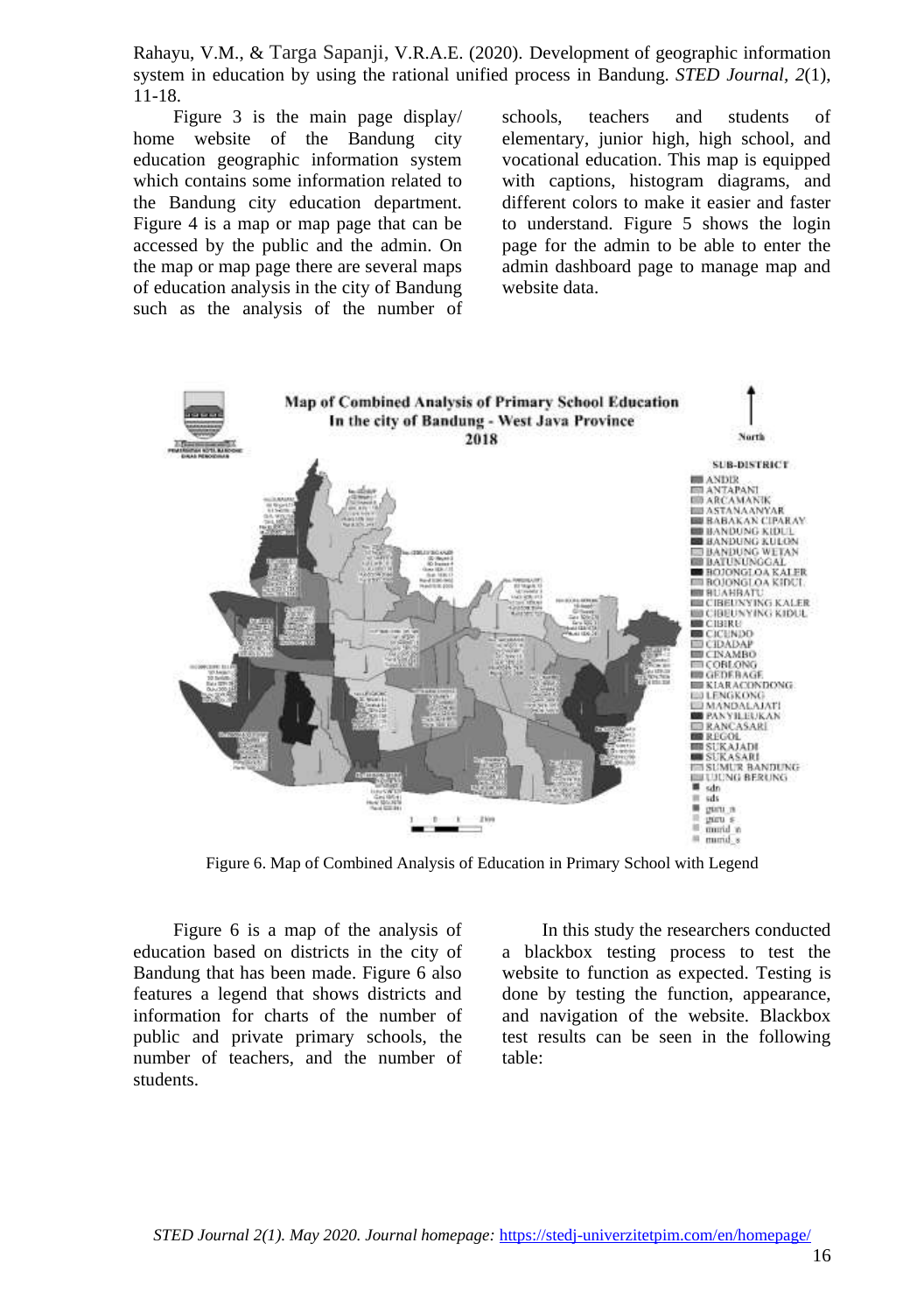| No. | <b>Tested Functions</b>      | <b>Testing Scenarios</b>                                                 | <b>Expected results</b>                        | <b>Test result</b>           |         |
|-----|------------------------------|--------------------------------------------------------------------------|------------------------------------------------|------------------------------|---------|
| 1.  | Displays website             | Run a local web server,<br>then access the website<br>through a browser. | The browser can<br>display web<br>pages        | According to<br>expectations | Succeed |
| 2.  | Display the home<br>page     | Access the Home page<br>through the Home menu<br>navigation.             | The browser can<br>display the Home<br>page    | According to<br>expectations | Succeed |
| 3.  | Displays the Map<br>page     | Access the Map page via<br>the Map menu<br>navigation.                   | The browser can<br>display the Map<br>page     | According to<br>expectations | Succeed |
| 4.  | Displays the<br>Creator page | Access the Creator page<br>via the Creator menu<br>navigation.           | The browser can<br>display the<br>Creator page | According to<br>expectations | Succeed |
| 5.  | Displays the<br>Contact page | Access the Contact page<br>through the Contact<br>menu navigation.       | The browser can<br>display the<br>Contact page | According to<br>expectations | Succeed |
| 6.  | Display the Login<br>page    | Access the Login page<br>via the Login menu<br>navigation.               | The browser can<br>display the Login<br>page   | According to<br>expectations | Succeed |

| Table 3. Website Display and Navigation Test Results |  |  |  |
|------------------------------------------------------|--|--|--|
|------------------------------------------------------|--|--|--|

#### Table 4. Process Function Testing Results on the website

L.

| No. | <b>Tested</b><br><b>Functions</b>                       | <b>Testing Scenarios</b>                                                                                           | <b>Expected results</b>                                        | <b>Test result</b>           |         |
|-----|---------------------------------------------------------|--------------------------------------------------------------------------------------------------------------------|----------------------------------------------------------------|------------------------------|---------|
| 1.  | Perform the<br>login process                            | Fill in your username and<br>password correctly as<br>they are registered in the<br>database, then click<br>Enter. | Login successful                                               | According to<br>expectations | Succeed |
|     |                                                         | Fill in the username<br>correctly and fill in the<br>wrong password, then<br>click Enter.                          | Login failed                                                   | According to<br>expectations | Succeed |
|     |                                                         | Fill in the wrong<br>username and fill in the<br>password correctly, then<br>click Enter.                          | Login failed                                                   | According to<br>expectations | Succeed |
|     |                                                         | Fill in the wrong<br>username and fill in the<br>wrong password, then<br>click Enter.                              | Login failed                                                   | According to<br>expectations | Succeed |
|     |                                                         | Leave the username and<br>password field blank,<br>then click Enter.                                               | Login failed                                                   | According to<br>expectations | Succeed |
| 2.  | See a map of the<br>distribution of<br>educational data | Enter the Map menu then<br>select the analysis result<br>you want to display.                                      | The map of the<br>selected analysis<br>results is<br>displayed | According to<br>expectations | Succeed |
|     |                                                         | Enter the Map menu and<br>then don't select the<br>results of the analysis.                                        | Map of analysis<br>results is not<br>displayed                 | According to<br>expectations | Succeed |